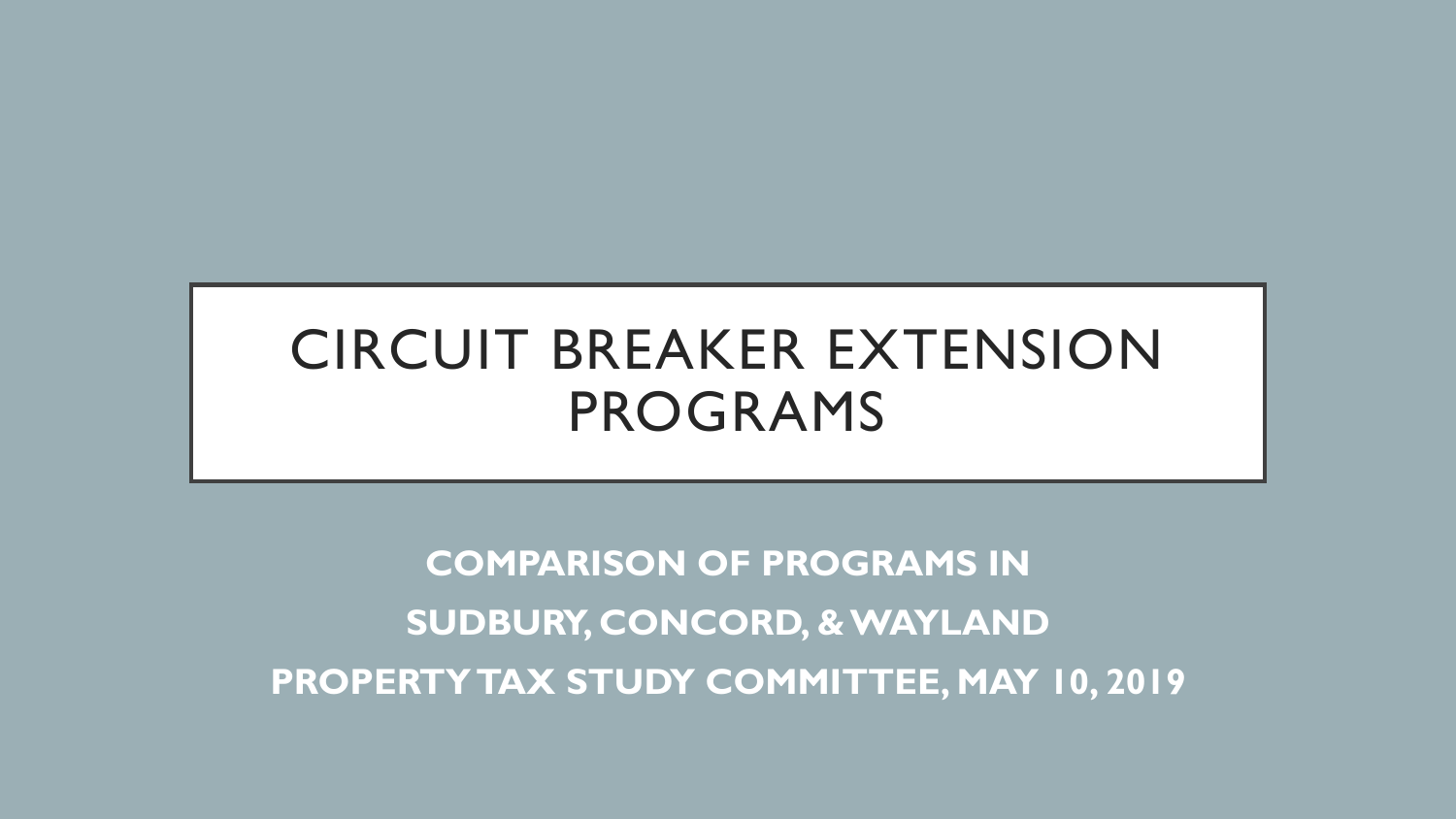## SUDBURY PROGRAM

- 65+ and co-owner 60+; homeowner for at least 10 years in Sudbury
- Must meet income criteria for state Circuit Breaker Credit
- Property value no more than 10% above average value (\$799,600 for FY19)
- Additional verification of income and assets
- Pays up to difference between tax + water bill and 10% of income
- Funded up to .5% of residential levy in year 1, and 1% of residential levy in subsequent years
- Sunset clause requires reauthorization of program by Town Meeting every 3 years

#### *For Comparison:*

- Average Lincoln home value for FY19 is \$1,149,169
- Estimated  $#$  of eligible households in Lincoln is 401
- Helps home owners only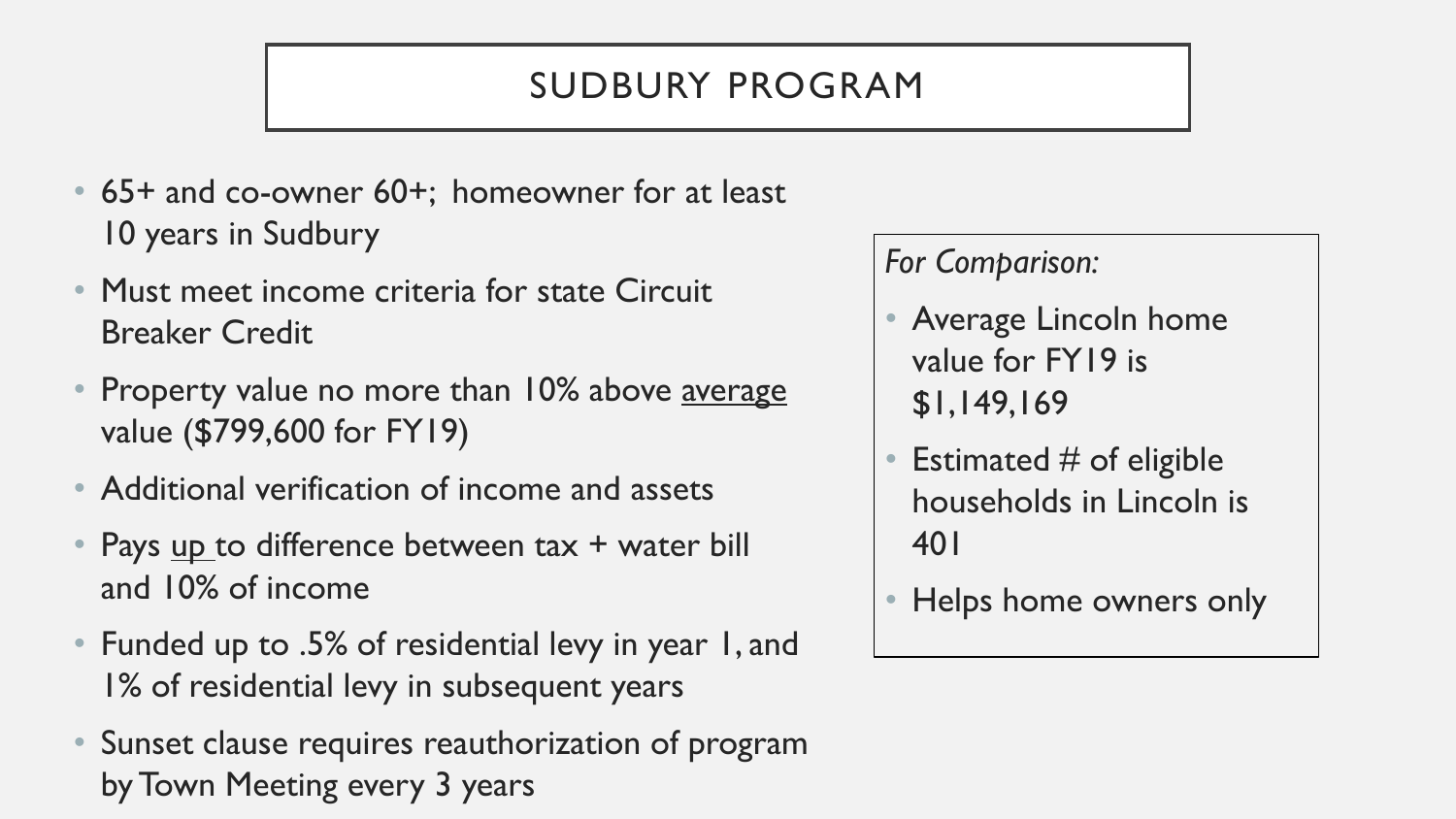## CONCORD PROGRAM

- 65+ and co-owner 60+; homeowner for at least 10 years in Concord
- Must meet income criteria for state Circuit Breaker Credit
- Property value no more than median Concord house value (\$881,550 for FY20)
- Assets (excluding residence) < \$250K
- Goal: pay no more than 10% of income; capped at 50% of property tax bill
- Funded by a .5% tax rate increase
- Sunset clause requires reauthorization of program by Town Meeting every 3 years

*For Comparison:*

- Median Lincoln home value for FY19 is \$999,800.
- Estimated  $#$  of eligible households in Lincoln is 331
- Helps home owners only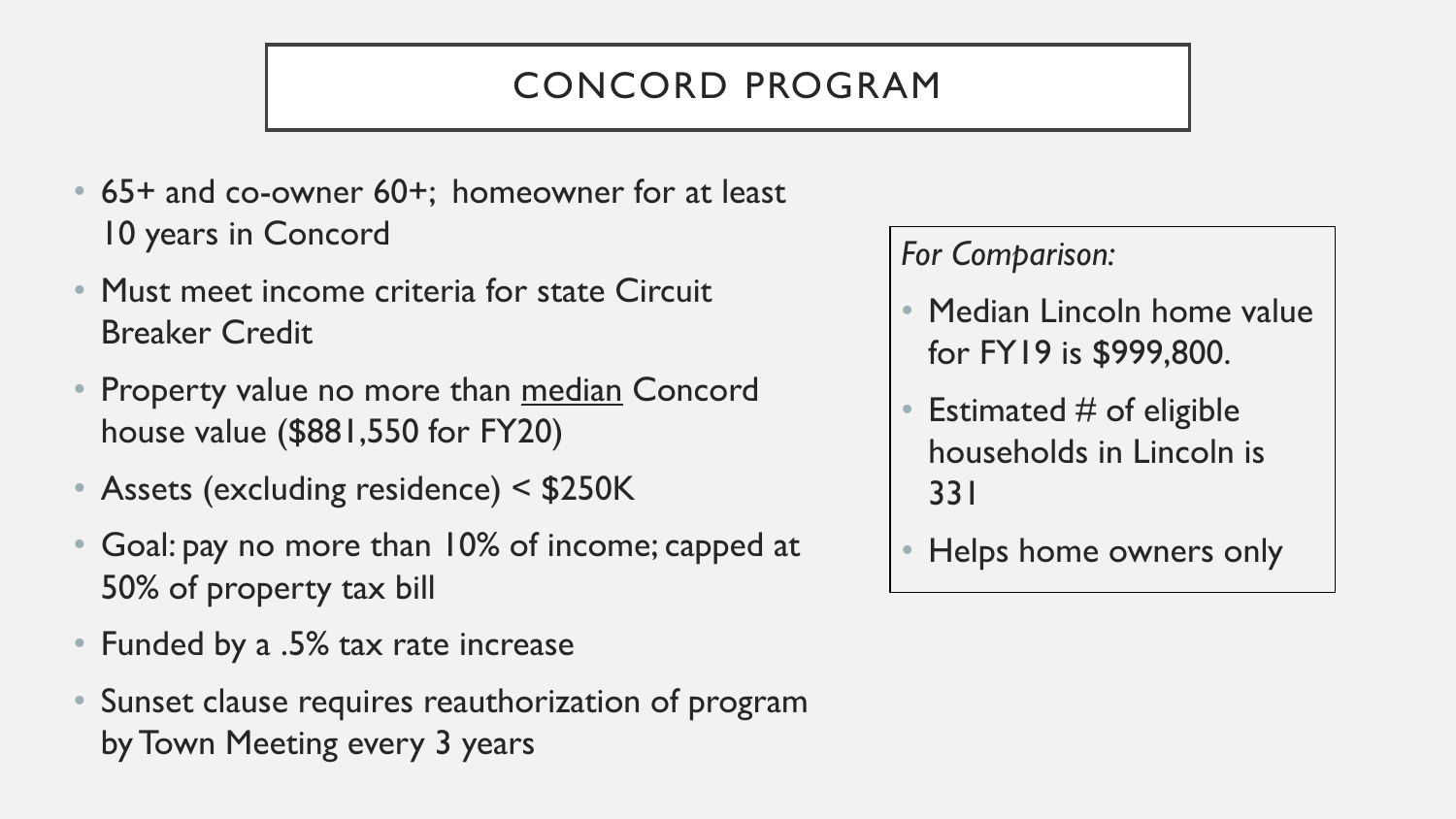#### WAYLAND PROGRAM

- 65+; homeowner for at least 10 years in Wayland
- Must be eligible for state Circuit Breaker Credit
- Matches the state Circuit Breaker credit
- Funded through overlay reserve. Lincoln's equivalent is Allowance for Abatements (currently \$75K)
- No sunset clause
- Has been in place since 2008

*For Comparison:*

- State limit is \$778,000
- Estimated number of eligible households in Lincoln is: 209
- Helps home owners only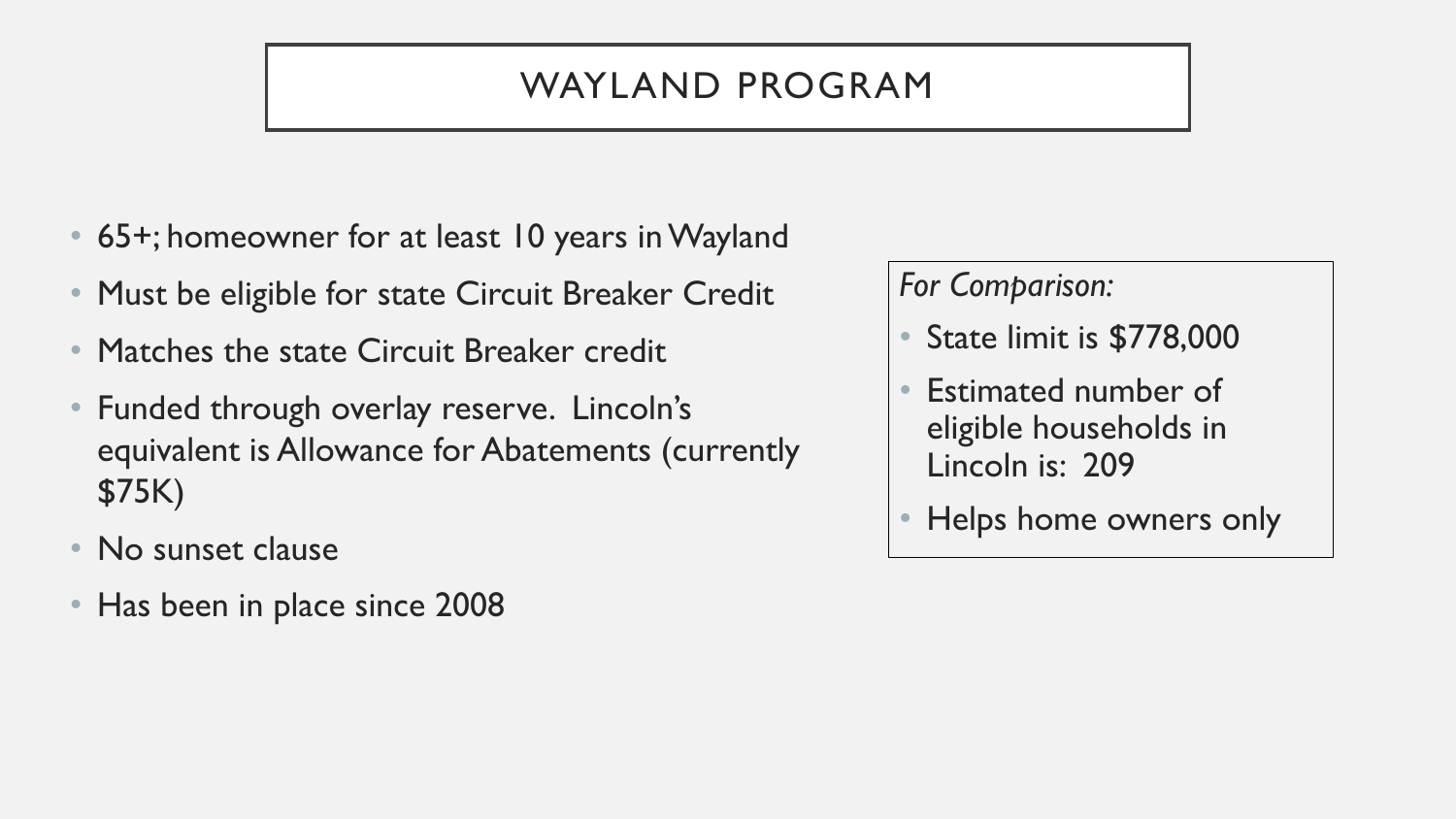| Cases                                                                                                          | <b>Assessment</b><br><b>Threshold</b> | <b>Number of</b><br><b>Residents</b> | Number of<br><b>Unique</b><br><b>Addresses</b> | Percent | <b>Comment</b>                                                                                                         |
|----------------------------------------------------------------------------------------------------------------|---------------------------------------|--------------------------------------|------------------------------------------------|---------|------------------------------------------------------------------------------------------------------------------------|
| Residents 17 and older as of 5/1/2019                                                                          |                                       | 4,802                                | 2,112                                          |         | includes individual apartment numbers,<br>excludes Hanscom housing                                                     |
| Residents 65 and older as of 5/1/2019                                                                          |                                       | 1,651                                | 1,130                                          |         | 54% includes individual apartment numbers,<br>excludes Hanscom housing                                                 |
| Residents 65 and older as of 5/1/2019,<br>bought property more than 10 years ago                               | all                                   | 449                                  |                                                |         |                                                                                                                        |
|                                                                                                                | \$1,149,169                           | 345                                  |                                                |         | FY2019 single-family mean                                                                                              |
|                                                                                                                | \$999,800                             | 284                                  |                                                |         | FY2019 single-family median                                                                                            |
|                                                                                                                | \$778,000                             | 175                                  |                                                |         | 2018 MA Circuit-Breaker threshold                                                                                      |
|                                                                                                                |                                       |                                      |                                                |         |                                                                                                                        |
| Residents 65 and older as of 5/1/2019,<br>bought property less than 10 years ago, sale<br>classified as FAMILY | all                                   | 73                                   |                                                |         | These sales could be from individuals to<br>trusts, or between spouses, indicating<br>ownership of more than 10 years. |
|                                                                                                                | \$1,149,169                           | 56                                   |                                                |         |                                                                                                                        |
|                                                                                                                | \$999,800                             | 47                                   |                                                |         |                                                                                                                        |
|                                                                                                                | \$778,000                             | 34                                   |                                                |         |                                                                                                                        |
|                                                                                                                |                                       |                                      |                                                |         |                                                                                                                        |
| Totals                                                                                                         | all                                   | 522                                  |                                                |         |                                                                                                                        |
|                                                                                                                | \$1,149,169                           | 401                                  |                                                |         |                                                                                                                        |
|                                                                                                                | \$999,800                             | 331                                  |                                                |         |                                                                                                                        |
|                                                                                                                | \$778,000                             | 209                                  |                                                |         |                                                                                                                        |
|                                                                                                                |                                       |                                      |                                                |         |                                                                                                                        |